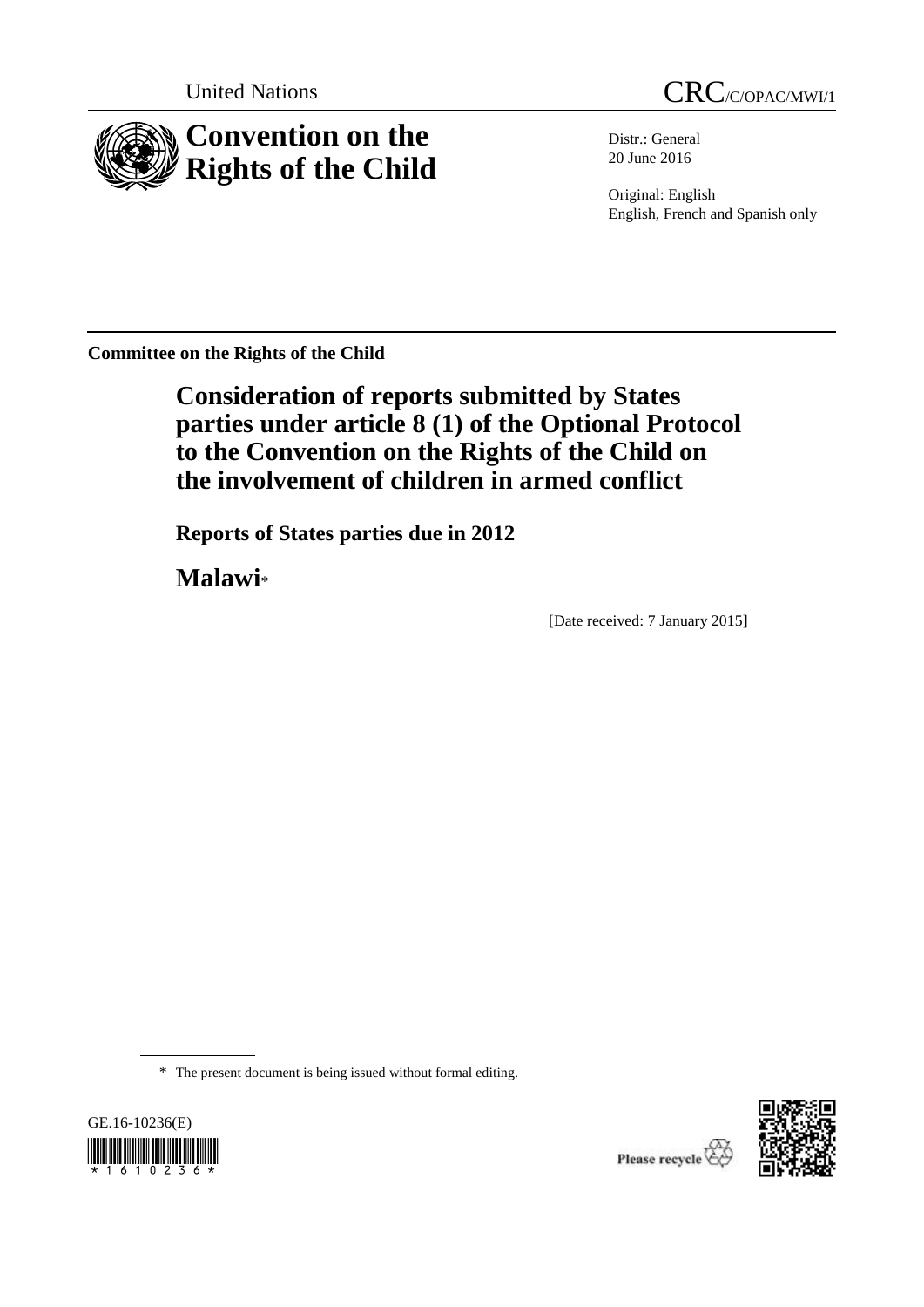### CRC/C/OPAC/MWI/1

# Contents

|  | Page                    |
|--|-------------------------|
|  | $\overline{\mathbf{3}}$ |
|  | $\overline{3}$          |
|  | 6                       |
|  | - 8                     |
|  | - 8                     |
|  | -9                      |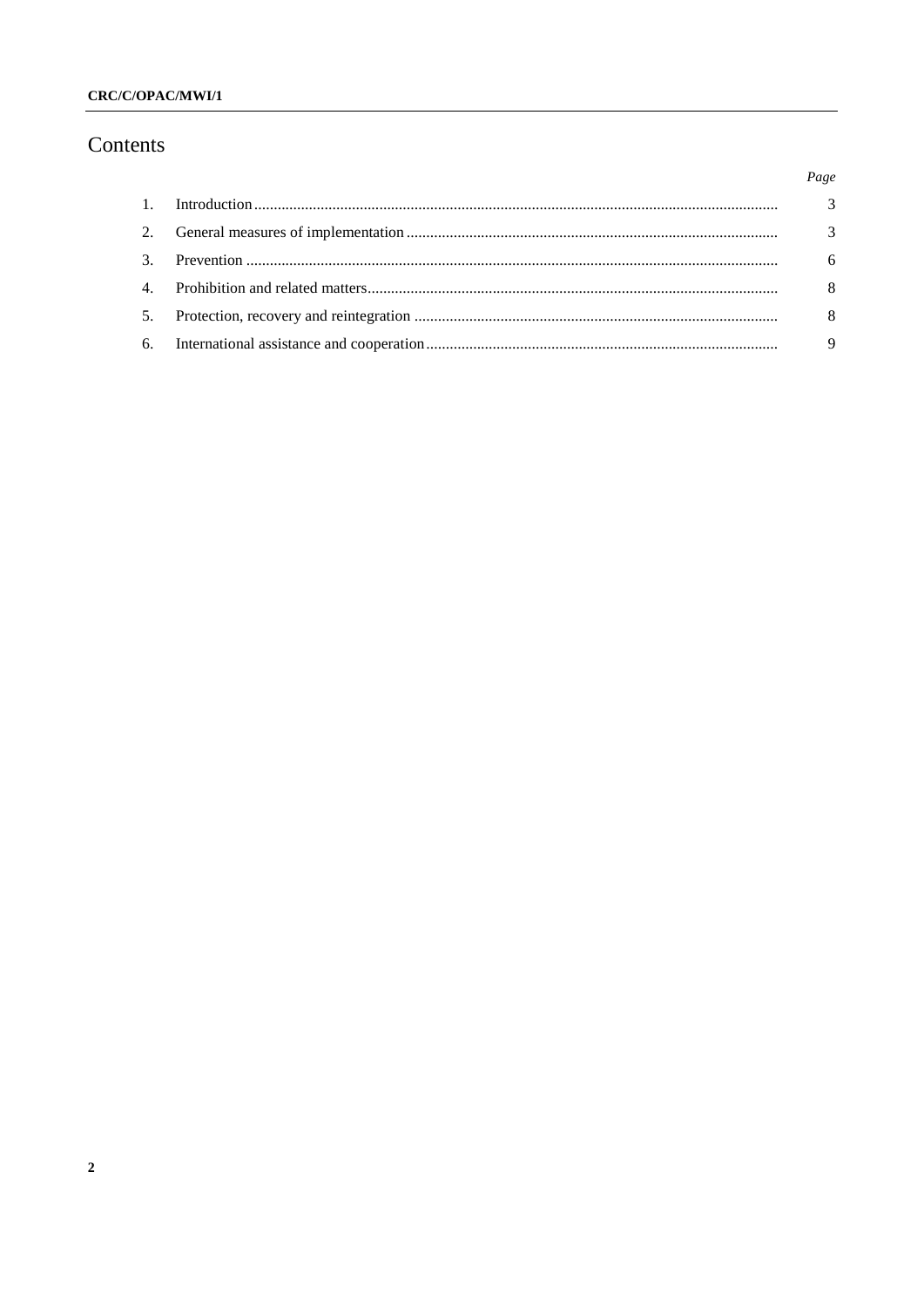## **1. Introduction**

1.1 The Optional Protocol to the CRC on the Involvement of Children in Armed Conflict (OPAC) entered into force on 12 February, 2002 and Malawi signed the OPAC on  $7<sup>th</sup>$  September, 2000 and ratified the same on 21 $<sup>st</sup>$  September, 2010. This is the Initial</sup> Report of Malawi to the CRC Committee on the OPAC.

1.2 Malawi has not been involved in armed conflict within itself or with her neighbours since it attained political independence in 1964. As such, on the face of it, it appears that the provisions of the OPAC are irrelevant. However, Malawi has since independence and previously maintained a standing army which has been involved in armed conflicts. During the same period, Malawi had a paramilitary group called the Malawi Young Pioneers who recruited and operated within Malawi. The Young Pioneers were established by statute, the Young Pioneers Act.<sup>1</sup> The Act was mainly aimed at providing for the organization, training and discipline of Young Pioneers. According to the Act, the Minister responsible for the Young Pioneers could, from time to time, order the employment of Young Pioneers in support of security forces for purposes of the preservation of law and order and public security.<sup>2</sup> The Young Pioneers Act was silent on the age at which a Young Pioneer would be recruited into service.

1.3 Malawi has also committed itself to a number of humanitarian instruments which regulate the rules of armed conflict for which she needs to account. Until 1992, one of Malawi's neighbours, Mozambique, was involved in a protracted civil war which led to spillage of refugees into the country for a long time.

1.4 Government, in developing this Report, consulted relevant public institutions, civil society organizations and international bodies present and working in Malawi. These institutions include the Defence Force; Ministry of Defence and National Security; the Ministry of Gender, Children and Social Welfare; the Ministry of Finance; the Ministry of Economic Planning and Development; the Ministry of Education, Science and Technology; the Ministry of Foreign Affairs; the Ministry of Home Affairs; the Ministry of Justice and Constitutional Affairs; Plan International (Malawi); Save the Children (Malawi); Police; the Judiciary; UNHCR; and the Malawi Red Cross Society. Government used questionnaires, Consultative Workshops and Key Informant Interviews to obtain relevant information regarding the Protocol. The findings from the consultative process were subjected to public scrutiny at another Workshop where participants vetted the contents of the Report.

## **2. General measures of implementation**

2.1 Malawi ratified the Protocol without any reservations. In accordance with section 211 of the Constitution, any international agreement entered into after the commencement of the Constitution forms part of the law of the Republic if it is so provided by statute. International agreements that bound the State before the commencement of the Constitution continue to bind the State unless a statute provides otherwise. The Protocol is therefore applicable as law in Malawi to the extent of that legislation, stand alone or integrated, provides for measures under it. It must be noted, however, that the Constitution, in section 11 on Interpretation provides that courts shall, where applicable, have regard to current norms of public international law in interpreting the provisions of the Constitution.

 $1$  Cap. 13:03. This statute was repealed.

 $2$  See section 7.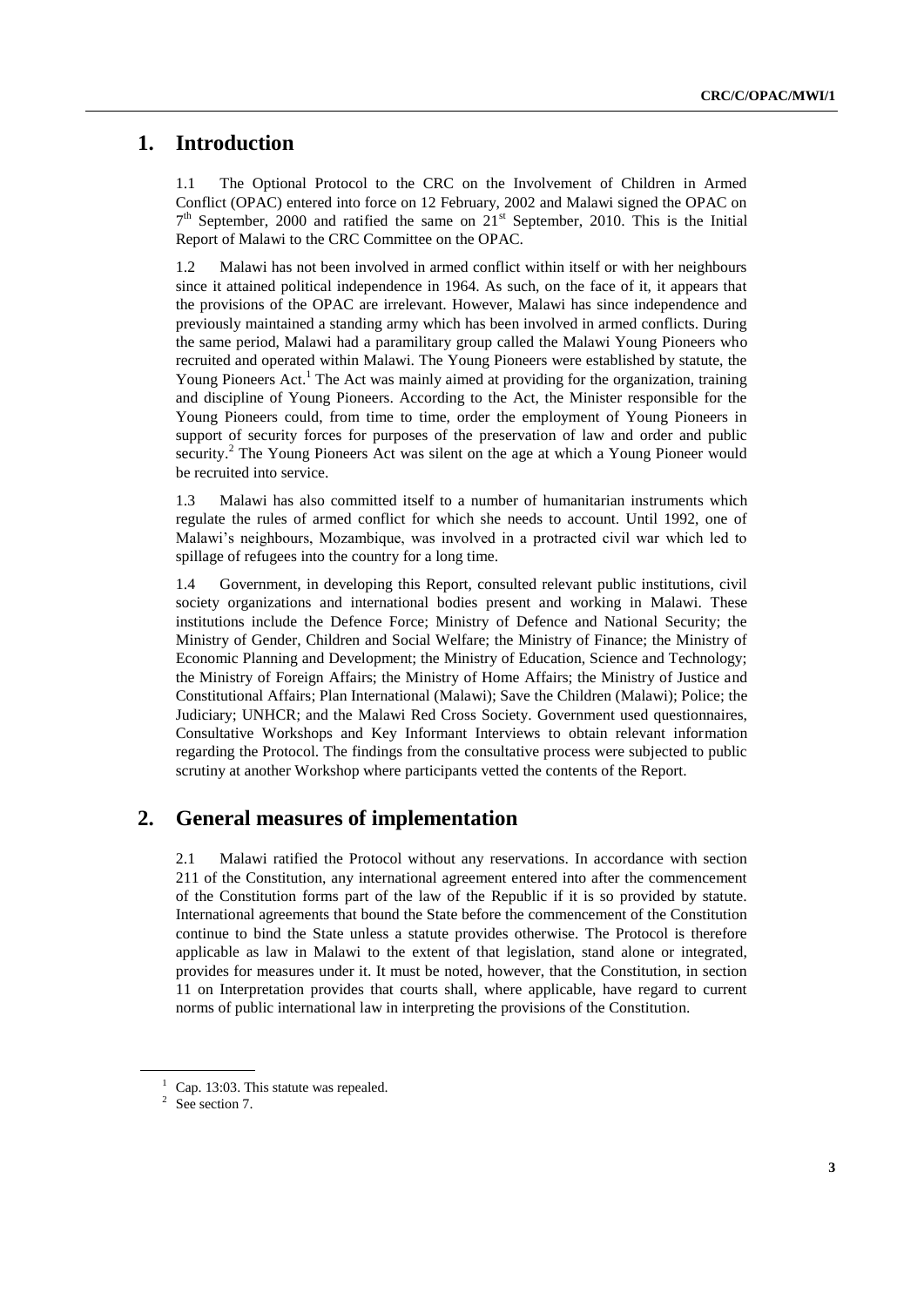2.2 The Constitution of Malawi came into effect in 1994 and, contrary to its immediate predecessor, introduced a comprehensive Bill of Rights. One of the basic constitutional principles provides that the inherent dignity and worth of each Malawian requires the State and all persons to recognize and protect human rights and to afford the fullest protection to the rights and views of all individuals, groups and minorities.

2.3 The Constitution establishes the Defence Force of Malawi as the only military force constituted in Malawi which is regulated in accordance with the Constitution and statute. The statute in question is the Defence Force Act which was enacted on  $1<sup>st</sup>$  September, 2004. The Constitution, in providing for children under section 23, defines children as persons under the age of 16 years. The children are entitled to equal treatment before the law and their best interests and welfare are a primary consideration in all decisions affecting the children. The Constitution protects children from economic exploitation or any treatment, work or punishment that is or is likely to be hazardous, interfere with their education or is harmful to their health or to their physical, mental, spiritual or social development.

2.4 The Defence Force Act, among other things, provides for the establishment, administration, recruitment, conditions of service, training, command and discipline of the Defence Force of Malawi. The Defence Force Act has provided for enlistment and a Recruiting Officer shall not enlist a person under the age of 18 years or above the age of 24 years.

2.5 Since attaining independence in 1964 from Great Britain, Malawi has never engaged in an armed conflict within itself or with any other State. There have been no instances of children recruited and used in hostilities by armed groups, or in disarmament, demobilization and reintegration programmes. There have also been no recorded instances of children charged with war crimes.

2.6 However, it remains clear that in light of the creation of the Defence Force which recruits membership from among Malawians, there is a possibility of recruitment of persons who are protected under section 23 of the Constitution. Armed conflict falls within the ambit of hazardous circumstances likely to interfere with a child's development and welfare. It must be noted that birth registration has not been fully rolled out in Malawi and that, in many instances, age estimation suffices for purposes of determining age. This creates an opportunity of a person to enroll or be enrolled while below the age of 18 years.

2.7 Armed conflict is also an opportunity for the participants, including children if so recruited, to commit crime including war crimes, crimes against humanity, genocide and aggression. This opportunity places children at the disposal of punishment that violates section 23 of the Constitution both at international level and domestic level. Currently, owing to an amendment of 2010, the Penal code has elevated the age of criminal responsibility from 7 years to 10 years. However, a person under the age of 14 years is not criminally responsible for a crime unless it is proved that at the time of committing the crime, the person had capacity to know that he ought not to do the act or make the omission. Further, a person under the age of 14 years is presumed to be incapable of having carnal knowledge.

2.8 On 21 September, 2010 Malawi entered a binding declaration under Article 3 of the Protocol. Under the binding declaration, Malawi has indicated that the minimum age for recruitment for employment in the Defence Force of Malawi is 18 years, courtesy of section 19 (2) of the Defence Force Act. Government has made it a requirement that recruitment into the Defence Force is genuinely voluntary and is carried out with the informed consent of each person's parents or legal guardians. All persons interested to join the Defence Force of Malawi are fully informed of the duties involved in such military service and are required to provide reliable proof of age prior to acceptance into national military service.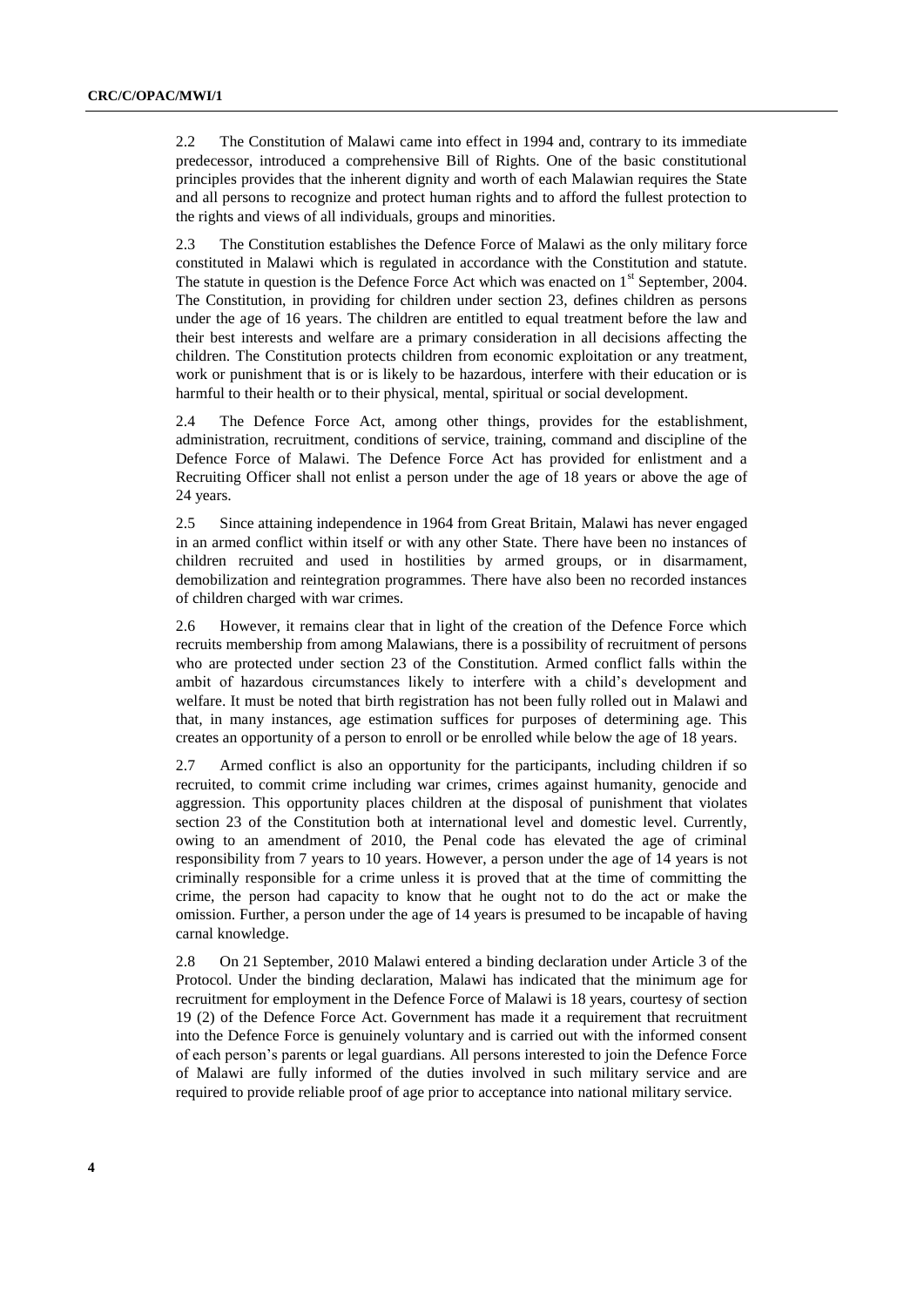2.9 Since the Constitution establishes the Defence Force as the only military force in Malawi, the Defence Force is the primary institution responsible for the implementation of the Protocol. However, in accordance with the Constitution, the Defence Force operates at all times under the direction of civil authorities vested with such powers. The ultimate authority for the Defence Force vests in the President as commander in Chief. The President appoints a Commander of the Defence Force who is responsible for the day to day management of the Defence Force and is accountable to the Minister responsible for Defence in whom vests the political responsibility for the Defence Force.

2.10 The Constitution also directs the establishment of a Defence Council by statute which includes the Minister for Defence and the Commander of the Defence Force. The Defence Council has been given powers to recommend to the President with respect to determination of the operational use of the Defence Force and appointment and removal from office of senior and other members of the Defence Force. The powers of the Defence Council are subject to scrutiny of the Defence and Security Council of the National Assembly which is itself established by the Constitution.

2.11 With respect to legislation, there is no specific legislation at domestic level drafted purposely with a specific aim of protection of children from involvement in armed conflict. The measures provided for under the Protocol are reflected under the Constitution, the Defence Force Act and the Child Care, Protection and Justice Act.

2.12 This Initial Report will be made available to the public together with information on the CRC. The Ministry responsible for children shall disseminate this Report to relevant Government Departments, Civil Society Organizations and International Bodies working in the areas affected by the Protocol.

2.13 With respect to the promotion and protection of the rights of the child, statute has established the Human Rights Commission (HRC). The Human Rights Commission Act of 1998 provides, in section 11, that all authorities including all organs of Government, shall recognize the status of the HRC as a national institution independent of the authority or direction of any other body or person. The mandate of the HRC is very broad and according to statute, the HRC is competent "in every respect to protect and promote human rights in Malawi in the broadest sense possible and to investigate violations of human rights on its own motion or upon complaints received from any person, class of persons or body".<sup>3</sup>

2.14 The HRC has a directorate of Child Rights which was previously a Unit. This elevation has enabled the Child Rights Directorate to comprehensively protect and fulfil the rights of the child in Malawi.

2.15 The MDF posits that the implementation of the Protocol has not been a challenge especially aided by the fact that there have not been hostilities within the territory of Malawi since independence. And, although, there has been no established birth registration system in place in Malawi for purposes of verifying age, there are a number of factors that assist in assessing the suitability of every applicant for recruitment into the MDF. Applicants are expected on application for recruitment to show some proof of age. In making the application, the applicant is expected to undertake that the details which he or she submits to the MDF are true. If anything is submitted which is known to be false, it will form the basis of discharge from the service.

<sup>&</sup>lt;sup>3</sup> Section 12, Human Rights Commission Act (Cap. 3:08).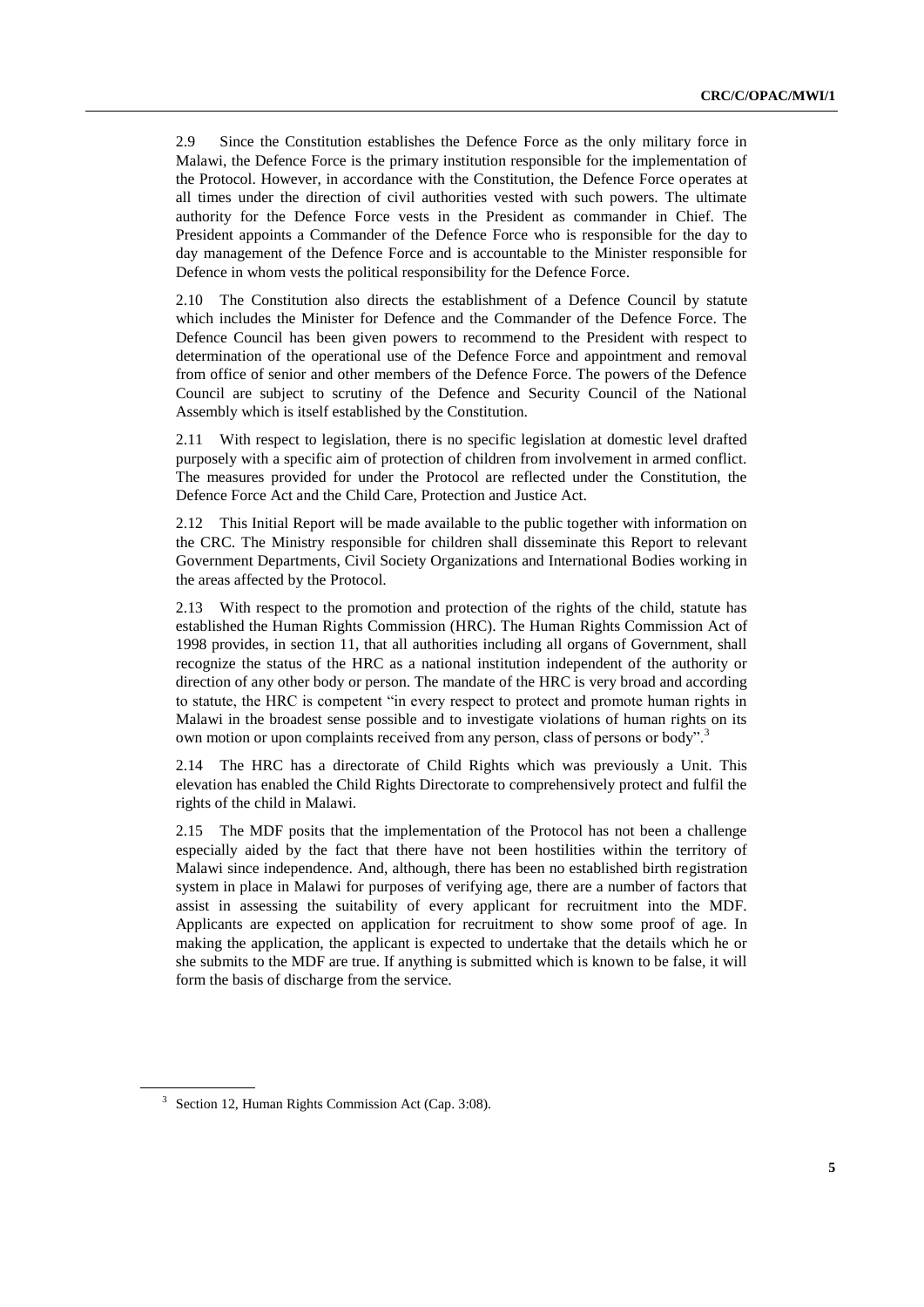2.16 The MDF has not been instrumental in disseminating the Protocol both to its members and the public at large. However, the MDF is fully aware of the obligations it has under various international instruments and will, at all times, comply with Malawi's local and international obligations.

# **3. Prevention**

### **Direct participation in hostilities (Article 1)**

3.1 The Defence Force Act provides for enlistment of recruits. The recruiting officer cannot recruit a person below the age of 18 years, the minimum age for enlistment. The provision in question, section 19 (2), does not enable the age of enlistment to be lowered, even in exceptional circumstances. Although the provision is on account of pensions, gratuities and other benefits, regulation  $73<sup>4</sup>$  provides for a requirement for submission of proof of date of birth. The regulation further provides that the proof under the regulation shall be to the satisfaction of the Minister.

3.2 While there are challenges with verification of age hitherto, Government championed the enactment of the National Registration Act in 2009 which provides for compulsory registration of all persons above the age of 16 years. The national identification records shall be used to verify the age of enlistees prior to acceptance in the military service.

3.3 The Defence Force act provides for the establishment of the Militia which shall consist of citizens of Malawi aged between 18 and 60 years who volunteer for service and are accepted by the commanding and discipline officer of the unit of the Defence Force in which they wish to serve.

3.4 Persons enlisted in the Defence Force are afterwards of enlistment required to undergo medical examinations and physical proficiency tests to assess their level of health and fitness, which are factors in determining the eligibility to serve.

#### **Forced or compulsory recruitment (Article 2)**

3.5 All recruitment into the Defence Force is carried out with the informed consent of each person's parents or legal guardians. The Defence Force Act does not under any circumstances provide for compulsory enlistment. There are no incentives for voluntary enlistment as this is the only form of enlistment.

3.6 The Defence Force does not operate vocational schools except for the Army Secondary School which provides for education for children of officers within the military. All persons enlisted for service first report as recruits for basic military training after which they may be posted for further training.

#### **Non-governmental actors (Article 4)**

3.7 By virtue of the Constitution, there are no armed groups operating in Malawi. Section 159 of the Constitution establishes the Defence Force of Malawi as the only military force constituted in Malawi.

<sup>4</sup> Defence Force (Regular Force) (Other Ranks) Regulations.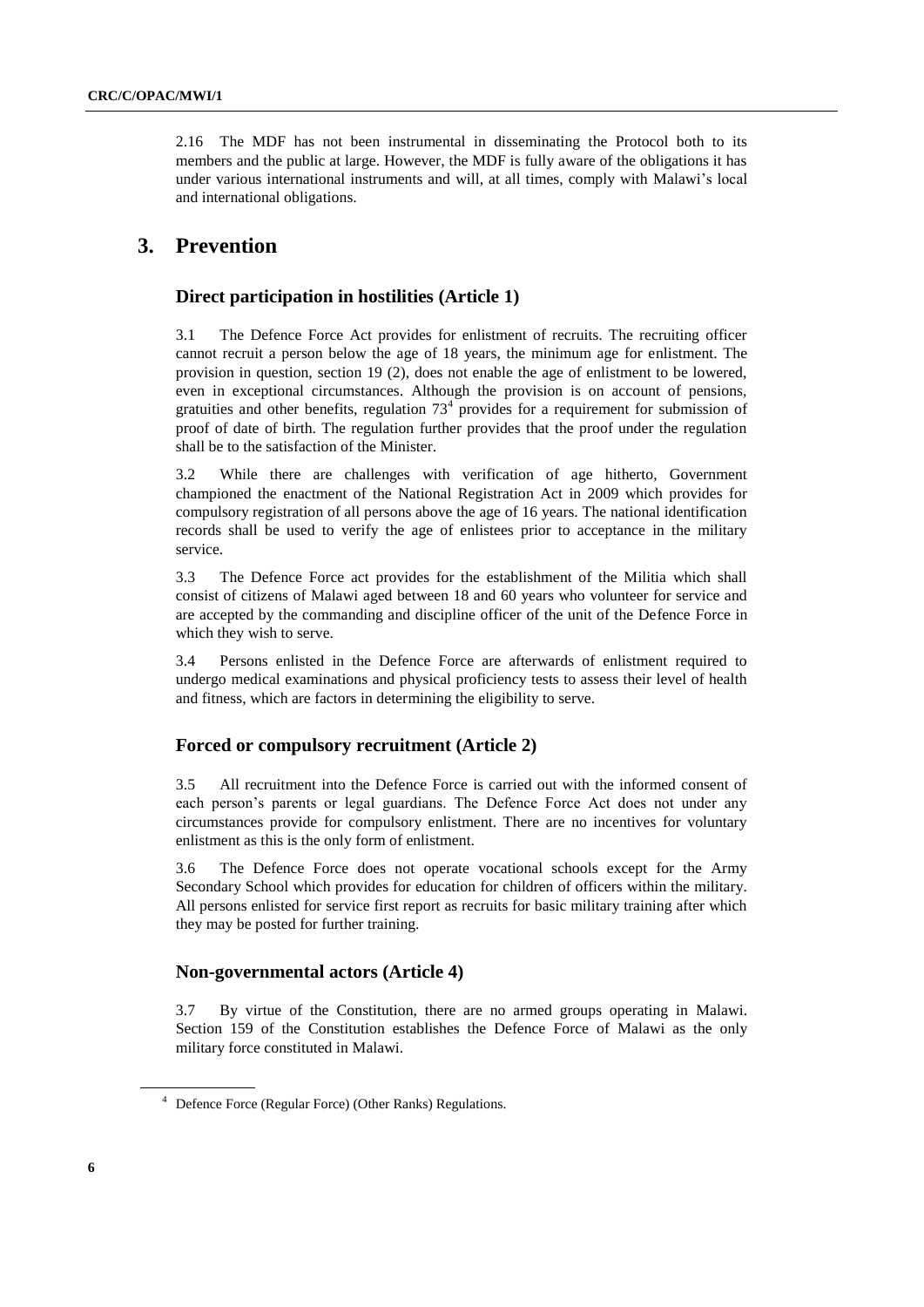3.8 Malawi is a party to the four Geneva Conventions of 1949 and has enacted the Geneva Conventions Act (Cap. 12:03) in order to give effect to the Geneva Conventions of  $12<sup>th</sup>$  August, 1949. The Geneva Convention (IV) relating to the Protection of Civilian Persons in Time of War contains provisions for the protection of children in armed conflict. The Defence Force complies with the principle to prevent attacks on civilian objects, including places that generally have a significant presence of children such as schools and hospitals.

3.9 Section 4(1) of the Geneva Conventions Act provides for the establishment of extraterritorial jurisdiction over grave breaches of international humanitarian law under the four Geneva Conventions of 1949 that Malawi is party to. Malawi may exercise her jurisdiction over child recruitment as a war crime as it constitutes a grave breach under Article 147 of the Geneva Convention Relative to the Protection of Civilian Persons in Time of War. Under Article 147 of the said Convention, "compelling a protected person to serve in the forces of a hostile power" amounts to a grave breach of the said Convention. This provision applies to both adults and children alike. Pursuant to the Geneva Conventions Act, the relevant provisions are enforceable against persons subject to military law where the offence or part of the offence is alleged to have been committed outside Malawi territory.

3.10 Malawi remains committed to eradicating child labour and has ratified two International Labour Organization (ILO) Conventions (Nos. 138 and 182). Under local legislation, the Employment Act (Cap. 55:01) prohibits child labour and punishes any persons contravening section 21 with a fine of K20,000 and to imprisonment for 5 years.

3.11 A request for extradition by another State Party to the OPAC would be considered under the domestic extradition regime. This regime permits extradition for the offences listed in the First Schedule of the Extradition Act (Cap. 8:03) to a Commonwealth country, or to a country with which Malawi has an extradition treaty. Malawi is also able to provide mutual legal assistance in respect of criminal matters in accordance with the provisions of the Mutual Assistance in Criminal Matters Act (Cap. 8:04) and any applicable Mutual Legal Assistance Treaty to which Malawi is a party.

### **National Implementation (Article 6)**

3.12 Government has not undertaken any effort to announce the signing or ratification of the OPAC. However, in line with the provisions of the Defence Force Act and the binding declaration that has been deposited already, it is clear that Malawi is on course to undertake national implementation of the Protocol.

3.13 The law does protect the establishment and operation of the military. Prior to 1993, Malawi had a paramilitary wing of the then ruling party styled the Malawi Young Pioneers. This paramilitary wing was established under statute, the Young Pioneers Act. Since then, and in light of the 2004 Defence Forces Act, the Defence Force is the only military body operating in Malawi.

3.14 Government, starting with this reporting process, intends to disseminate this report and the Combined Third, Fourth and Fifth Report to all stakeholders on matters of children. Government has also embarked on a wide consultative process with public institutions, international institutions and civil society organizations.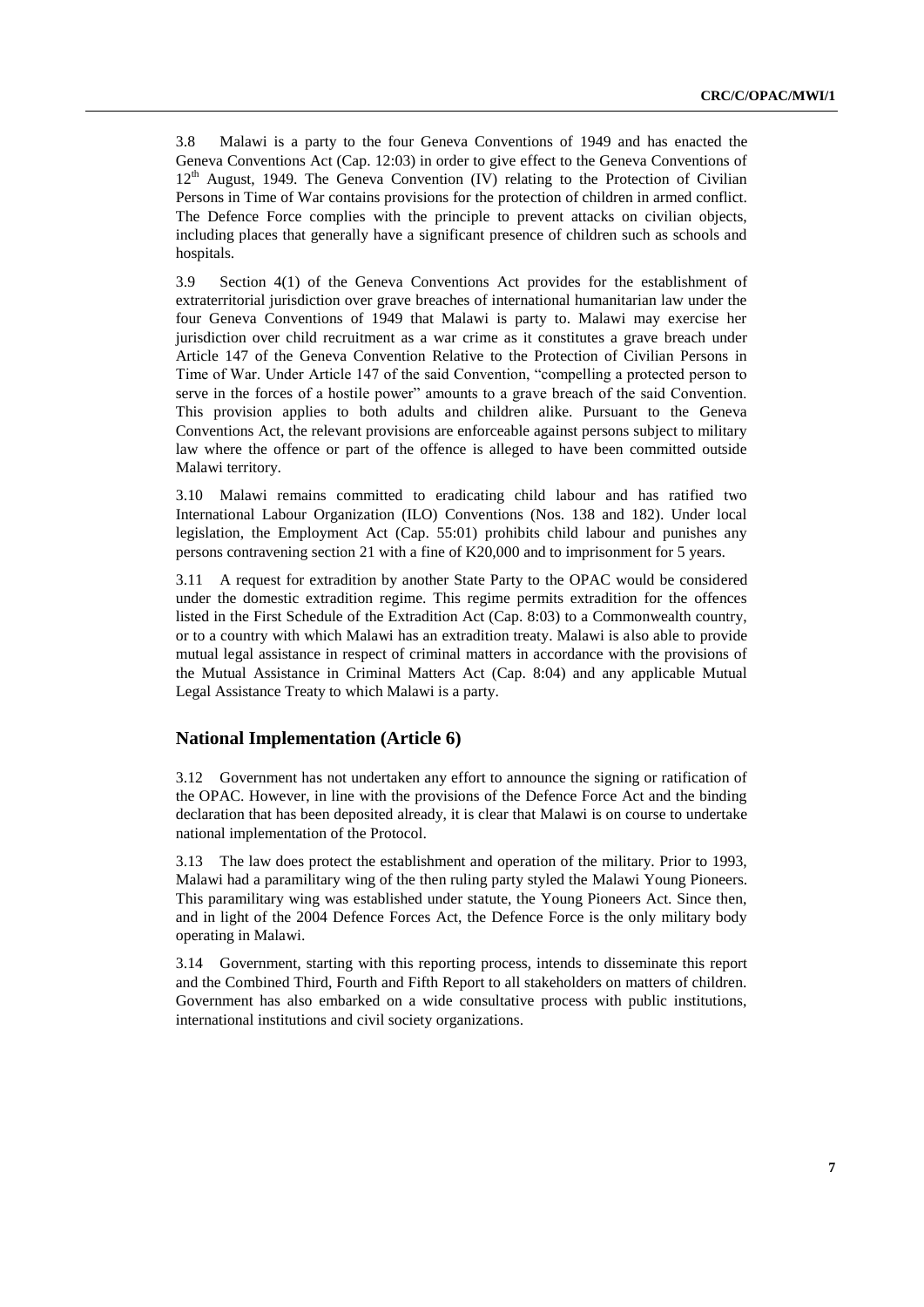### **4. Prohibition and related matters**

4.1 Malawi does not have domestic legislation and regulations covering the acts enumerated in Articles 1 and 2 of the OPAC.

4.2 While the Defence Force Act requires the recruitment officer to only enlist persons above the age of 18 years, there are no offences prohibiting the recruitment officer nor the recruit from enlisting where the recruit is below the age of 18 years.

4.3 The Defence Force Act is also silent on the consequences of allowing persons who have not attained the age of 18 years to take a direct part in hostilities and being compulsorily recruited into the Defence Force.

## **5. Protection, recovery and reintegration**

#### **National Implementation (Article 6)**

5.1 With respect to Article 6(3) of the OPAC on the physical and psychological recovery and social reintegration of child victims of armed conflicts, Malawi has not been involved in any armed conflict since it attained independence in 1964. In the event that there are any incidents of children who are victims of armed conflicts, torture, neglect, maltreatment or exploitation, the child protection system and provisions for protecting children shall be extended to such victims. The Constitution provides for protection to all children regardless of the circumstances of their birth and to all children in situations of disadvantage and entitles them to live in safety and security and, where appropriate, to State assistance.

5.2 The Child Care, Protection and Justice Act (CCPJA) (Act. No. 22 of 2010) is the key legislation providing for care and protection of children. The protection under statute also extends to all children indiscriminately. Malawi's child protection system is built on strong legislative protection against abuse and neglect and management of cases of abuse, training and education of community partners. The Ministry of Gender, Children and Social Welfare (MGCSW) is the lead Government department on child protection and works closely with other Government agencies and Non-Government Organizations (NGOs) to ensure timely interventions, services and programmes for children who may be victims of exploitation or abuse.

5.3 The CCPJA also provides for a system for providing support to vulnerable child witnesses who are required to give their evidence in criminal cases in court. A child has been defined under the CCPJA as a person who is below the age of 16 years of age.

5.4 Measures taken by Malawi to ensure that the child's identity is protected in accordance with Article 16 of the Convention on the Rights of the Child have been set out under section 139 of the CCPJA.Professionals such as social workers, psychologists and medical workers working with children safeguard the privacy of their clients as part of ethical practice and codes of conduct. The law protects the identity of a child who is undergoing court proceedings from being broadcasted or published to maintain the child's privacy and prevent media exposure and stigmatization of victims. Under section 139 of the CCPJA, the publication or broadcasting of information relating to court proceedings that may lead to the identification of the child or young person concerned in the proceedings is prohibited. In addition, section 139of the CCPJAalso prohibits the publication or broadcast of information that leads to the investigation of any child or young person who is subject to an investigation under the Act.